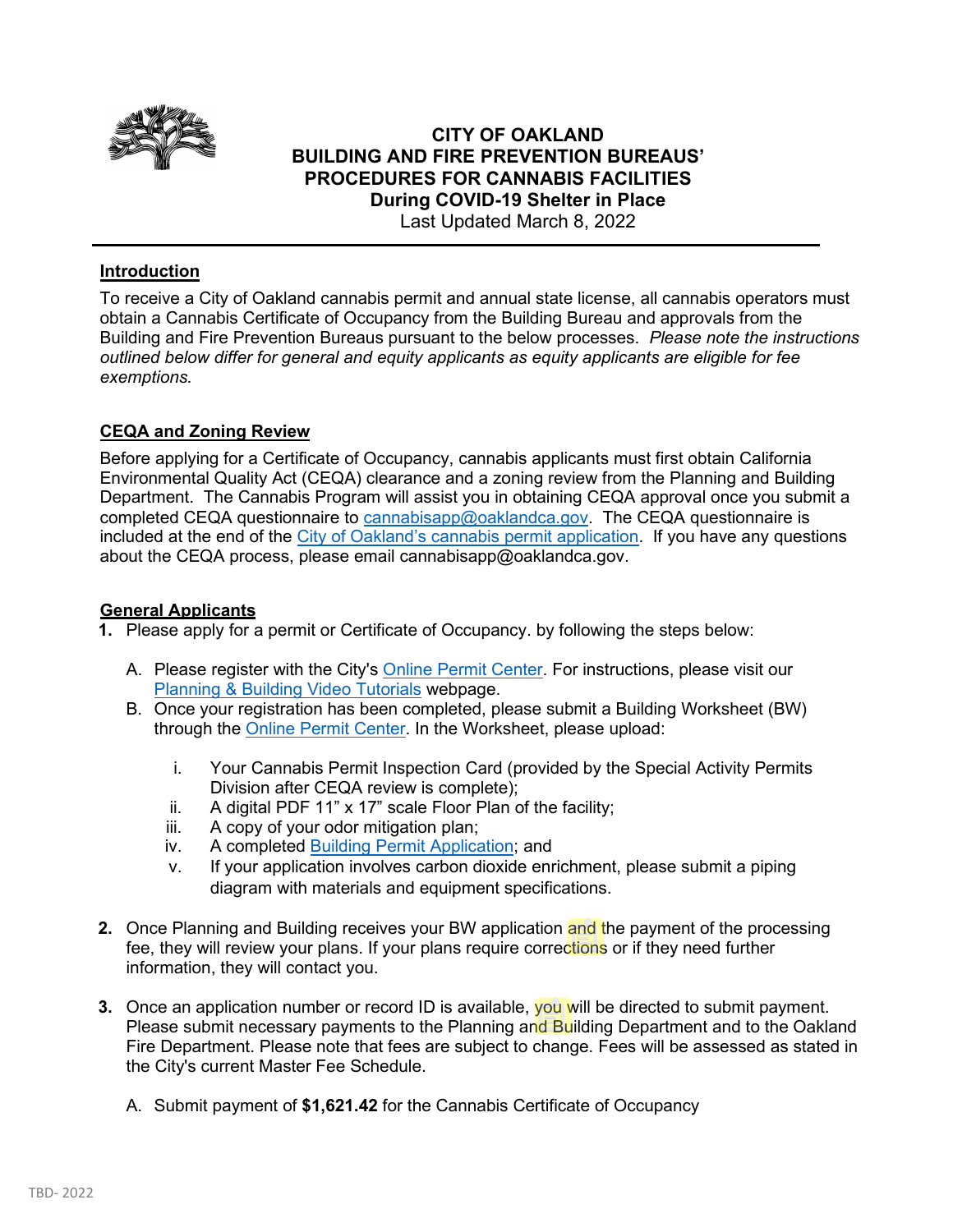- B. And if required a payment of **\$250.15**[1](#page-1-0) Field Check Inspection Fee
	- To make payment by Visa or Mastercard call the Building Bureau's cashier at (510) 238-4774
	- To make payment by check. Make payable to the City of Oakland, include the permit number or record ID and mail to:

*City of Oakland-Planning and Building Attention: Cashier Station/Hartini Chu 250 Frank Ogawa, 2nd Floor Oakland, CA 94612.*

C. Fire Field Check Inspection Fees: Inspection fee is **\$441 (covers 1 hour of inspection).** To set up payments and schedule an inspection send an e-mail request to [ofdcannabis@oaklandca.gov.](mailto:ofdcannabis@oaklandca.gov) Include the permit number or record ID.

## **Checks without a permit number or record ID will be returned**

- **4.** Once payments have been submitted and your plans have been approved you may schedule field check inspections.
	- A. To schedule a Building Field Check inspection call (510) 238-3444.
	- B. To schedule a Fire Inspection<sup>[2](#page-1-1)</sup>, email **ofdcannabis@oaklandca.gov.**
- **5.** After the Cannabis Field Check Inspections, the Building and Fire Prevention Bureaus will either:
	- A. Sign the Cannabis Permit Inspection Card if no issues are out of compliance and the facility does not require new building or fire systems,<sup>[3](#page-1-2)</sup> or
	- B. Issue a Correction Notice outlining the items in need of correction and any plan submissions or permits required. No work may take place at this point without proper permits

## **Equity Applicants**

- **1.** Apply for a permit or certificate of occupancy. Please follow the steps below to apply:
	- A. Provide the following to permitinfo@oaklandca.gov
		- i. Equity verification email from the Special Activity Permits Office;
		- ii. Copy of the Equity Applicants ID or if you are acting on behalf of the Equity applicant, you must submit a notarized letter of agency and a copy of your ID;
		- iii. Your Cannabis Permit Inspection Card (provided by the Special Activity Permits Division after CEQA review is complete);
		- iv. A digital PDF 11" x 17" scale Floor Plan of the facility;
		- v. A copy of your odor mitigation plan;
		- vi. A completed [Building Permit Application;](http://www.oaklandca.gov/documents/application-worksheet-for-building-permits) and
		- vii. If your application involves carbon dioxide enrichment, please submit a piping

<span id="page-1-0"></span> $1$  If additional inspections are required beyond the initial Field Check Inspection General Applicants must pay the additional fees associated with those inspections.

<span id="page-1-1"></span> $2$  A Fire inspection allows an inspector to look for hazardous conditions, work constructed without permits, and additional work that will be required for a new facility. Inspections may be conducted virtually or in person. Applicants must comply with all public health requirements, including wearing of face-coverings during in person inspections.

<span id="page-1-2"></span> $3$  All equipment and furniture must be in place prior to the Fire Prevention Bureau providing final approval.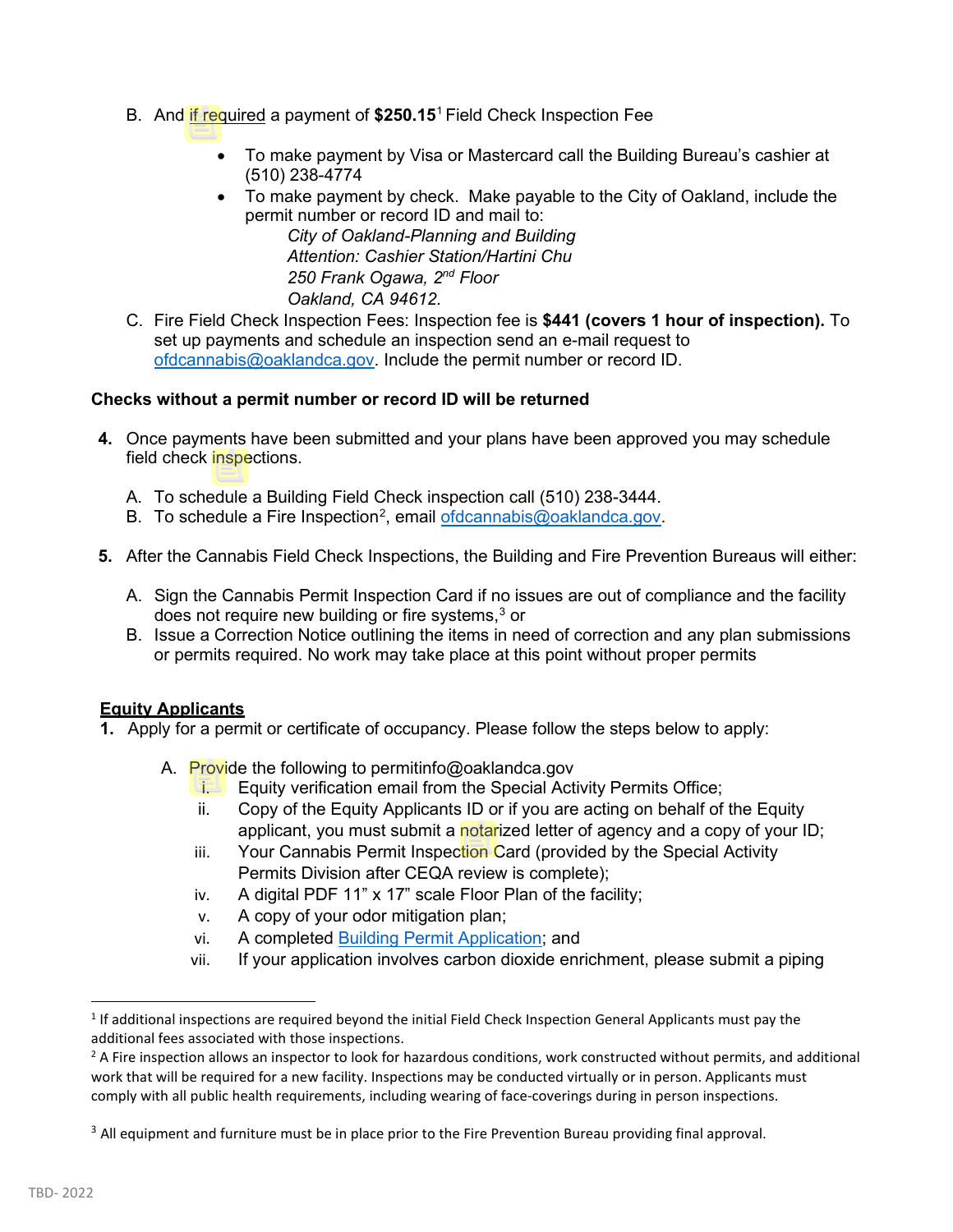diagram to with materials and equipment specifications.

#### **Please note**: **Only files of less than 20 mb and only PDFs will be accepted; links will not be accepted**.

- **2.** Once Planning and Building receives your application, they will review your plans. If your plans require corrections or if they need further information, they will contact you.
- **3.** Once proof of equity applicant status has been submitted and your plans have been approved, you may schedule field check inspections.
	- A. To schedule a Building Field Check inspection call (510) 238-3444.
	- B. To schedule a Fire Inspection<sup>[4](#page-2-0)</sup>, email <u>ofdcannabis@oaklandca.gov</u>, *be sure to include proof of Equity approval documentation*.
- **4.** After the Cannabis Field Check Inspections, the Building and Fire Prevention Bureaus will either:
	- A. Sign Cannabis Permit Inspection Card if no issues are out of compliance and the facility does not require new building or fire systems.<sup>[5](#page-2-1)</sup> or
	- B. Issue a Correction Notice outlining the items in need of correction and any plan submissions or permits required. No work may take place at this point without proper permits

# **Applicants Issued a Correction Notice**

- **1.** Licensed contractors should apply for any required permits at the [Online Permit Center](https://aca-prod.accela.com/OAKLAND/Default.aspx) and pay any required fees. Contractors must first register with the [Online Permit Center](https://aca-prod.accela.com/OAKLAND/Default.aspx) before they are able to apply.
- **2.** If the Correction Notice required plan submission, the plans must be designed, stamped, and signed by a Professional Engineer, Registered Architect, or California Licensed Mechanical Engineer for Mechanical Permits.
- **3.** Once plan check is complete and the Building and Fire Prevention Bureaus issue any required permits, operators may commence work.
- **4.** Once field work is in progress, applicants must call (510) 238-3444 to schedule required inspections, correct work as indicated by field inspectors, and obtain final inspection approvals.

# **Applications Involving Volatile Extraction Operations**

- **1.** Prior to installation of any systems or commencing operations, operators must submit plans by a licensed engineer to the Oakland Fire Hazardous Materials Inspector via email to [fpbreceptionist@oaklandca.gov](mailto:jschmidt2@oaklandca.gov) that identify the following:
	- A. Total amount and storage location of combustible and/or flammable liquids.
	- B. The system or equipment used for the extraction if listed or approved for the specific use.
		- If the equipment is not listed or approved for the specific use, provide a

<span id="page-2-0"></span><sup>&</sup>lt;sup>4</sup> A Fire inspection allows an inspector to look for hazardous conditions, work constructed without permits, and additional work that will be required for a new facility. Inspections may be conducted virtually or in person. Applicants must comply with all public health requirements, including wearing of face-coverings during in person inspections.<br><sup>5</sup> All equipment and furniture must be in place prior to the Fire Prevention Bureau providing final approval.

<span id="page-2-1"></span>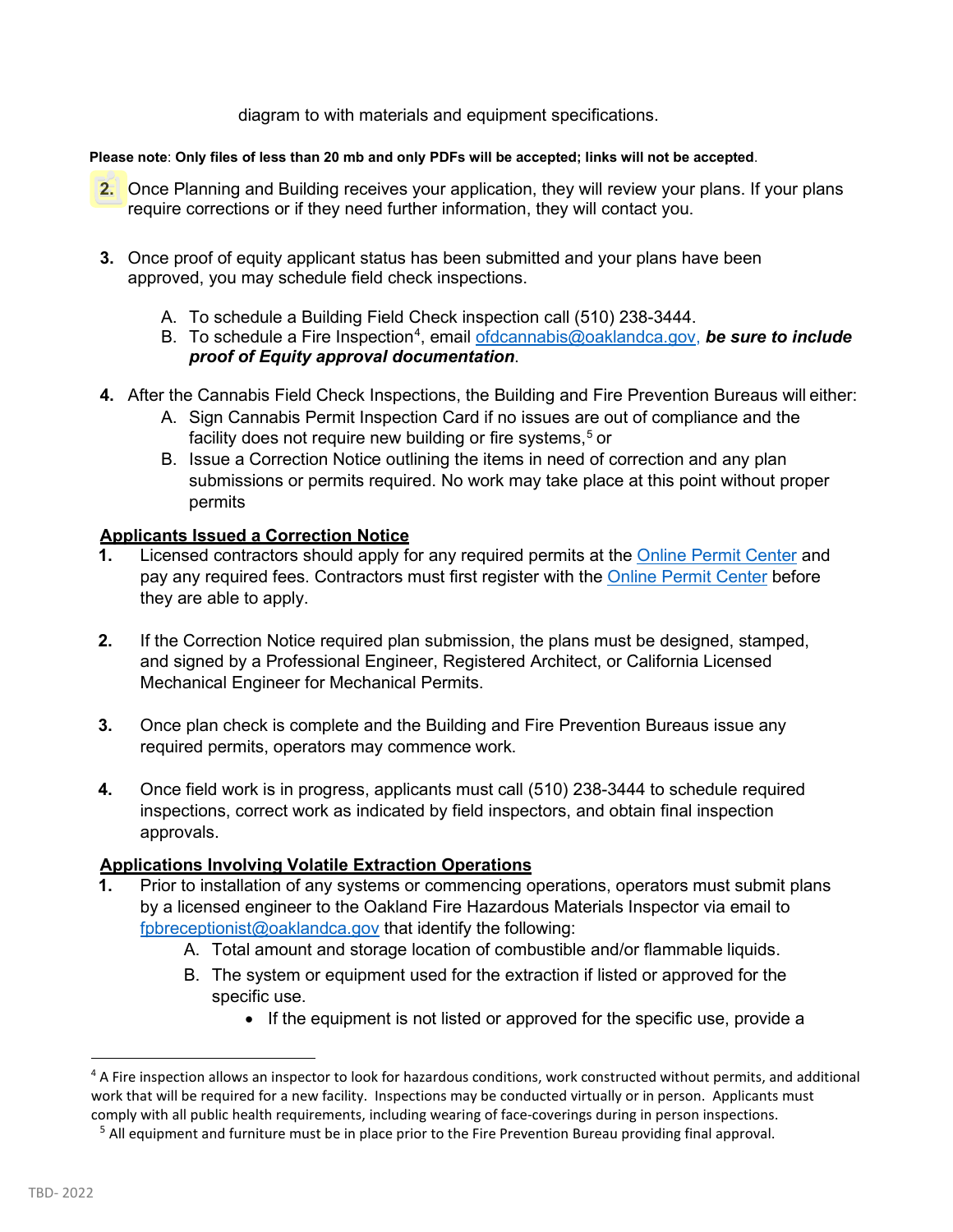technical report prepared by a registered design professional. This report must contain the information outlined in 2019 California Fire Code Section 3904.3.1.

- C. Information on gas detection system components.
- D. Information of emergency shutoff system.
- E. Location and types of hazard identification labels and signs.
- **2.** After plans are submitted, the Fire Prevention Bureau will contact operators and either:
	- A. advise operators of any plan deficiencies; or
	- B. Issue a permit for installation and schedule a final inspection.
- **3.** Operators must provide a Certificate of Installation for any equipment installed onsite.
- **4.** Operation of these systems shall not commence until the installations have been approved by Fire Prevention Bureau.

## **Applications Utilizing Carbon Dioxide Enrichment**

- **1.** Ensure CO<sub>2</sub> generators do not use natural gas or discharge products of combustion into the cultivation area.
- **2.** In a separate application to the Oakland Fire Hazardous Materials Inspector via email to [fpbreceptionist@oaklandca.gov](mailto:jschmidt2@oaklandca.gov) identify the following:
	- A. Total aggregate quantity of liquid  $CO<sub>2</sub>$  in pounds or cubic feet at normal temperature and pressure that will be used at the site.
	- B. Location and total volume of the room where the  $CO<sub>2</sub>$  enrichment operation will be conducted. Identify whether the room is at grade or below grade.
	- C. Location of  $CO<sub>2</sub>$  containers relative to equipment, building openings, and means of egress.
	- D. Manufacturer's specification and pressure rating, including cut sheets, of all piping and tubing to be used.
	- E. A piping and instrumentation diagram that shows piping support and remote fill connections
	- F. Details on  $CO<sub>2</sub>$  container, venting including but not limited to vent line size, materials and termination location.
	- G. Seismic support for  $CO<sub>2</sub>$  containers.
	- H. Specifications and location of a gas detection system that activate a low-level alarm at 5,000 ppm which will stop the flow of carbon dioxide, activate a mechanical exhaust ventilation and activate an audible and visible supervisory alarm. This system also needs to activate a high-level alarm at 30,000 ppm which will stop the flow of carbon dioxide, activate a mechanical exhaust ventilation system and activate an audible and visible evacuation alarm.
	- I. Details of a mechanical ventilation system in accordance to the California Mechanical Code.
	- J. Location of hazard identification signs.
- **3.** After plans are submitted, the Building and Fire Prevention Bureaus will contact operators